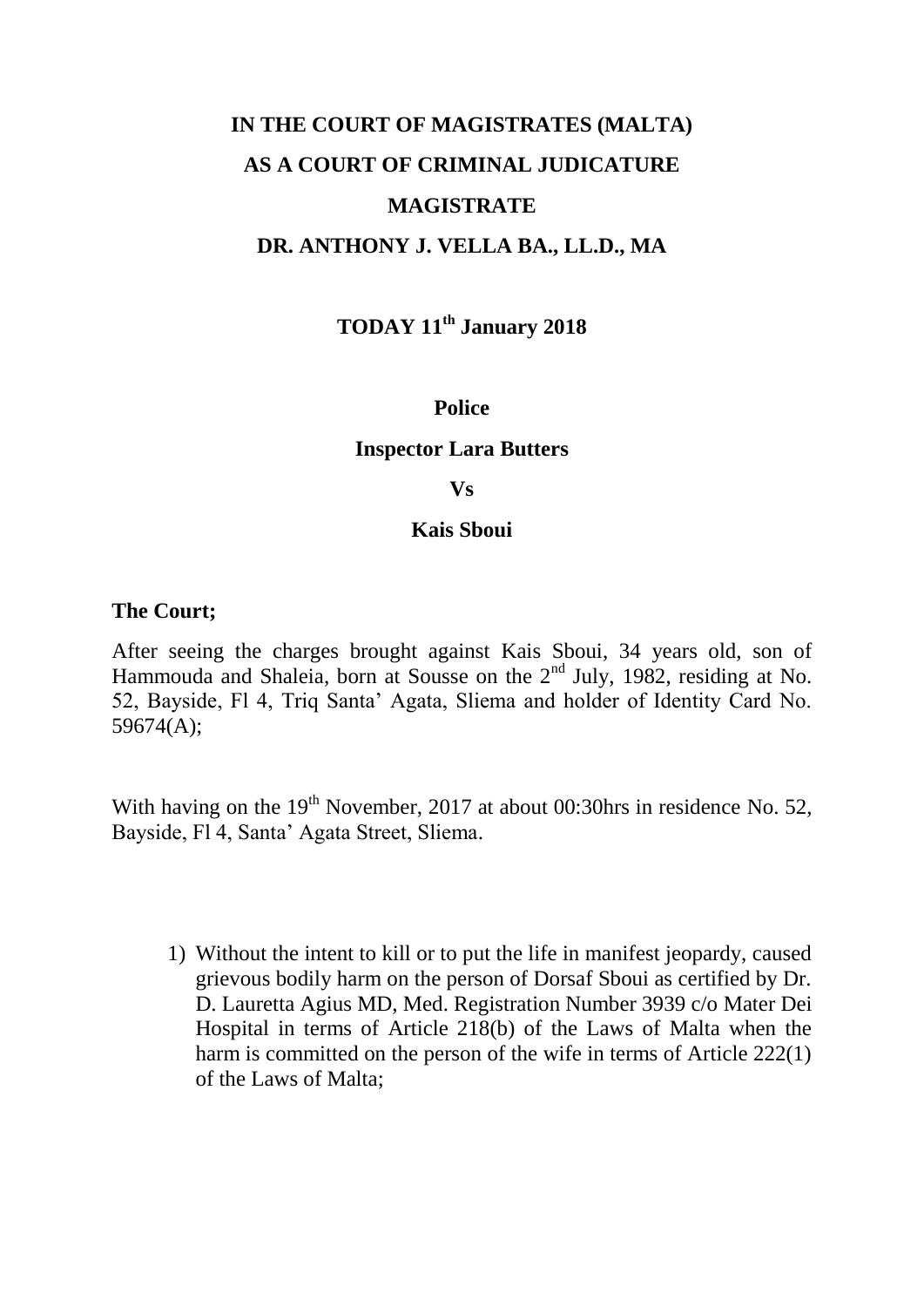- 2) Charged further with having on the same date, time, place and circumstances caused grievous injuries to the body of Dorsaf Sboui in terms of Article 216(1) of the Laws of Malta, which charge is aggravated by the fact that the harm committed was caused on the person of his wife in terms of article 222(1) of the Laws of Malta;
- 3) Charged further with having causes on the person of his wife Dorsaf Sboui to fear that violence will be used against her or her property or against the person or property of any of her ascendants, descendants, brothers or sisters or any person mentioned in article 222(1) shall be guilty of an offence if he knows or ought to know that his course of conduct will cause the other so to fear on each of those occasions in terms of Article 251B(1) of the Laws of Malta;
- 4) Charged further with having on the same date, time place and circumstances utters insults or threats not otherwise provided for in this Code, or being provoked, carries his insult beyond the limit warranted by the provocation in terms of Article 339(1)(e) of the Laws of Malta;
- 5) The Court is hereby kindly requested to provide for the safety of Dorsaf Sboui according to Article 383, Chapter 9 of the Criminal Law, in case of the finding of guilt;
- 6) The Court is hereby kindly requested to provide for the safety of Dorsaf Sboui for the purpose of or of other individuals or for the keeping of the public peace or for the purpose of protecting the injured person according to Article 412(C), Chapter 9 of the Criminal Law, prohibit or restrict access by the accused, for a period not exceeding six months or until final judgement, to premises in which the injured person, or any other individual specified in the order, lives, works or frequents even if the accused has a legal interest in those premises;
- 7) The Court is also hereby kindly requested that, in pronouncing judgement or in any subsequent order, sentence the person/s convicted, jointly or severally, to the payment, wholly or in part, to the Registrar, of the costs incurred in connection with the employment in the proceedings of any expert or referee, within such period and in such amount as shall be determined in the judgement or order, as per Section 533 of chapter 9 of the Laws of Malta.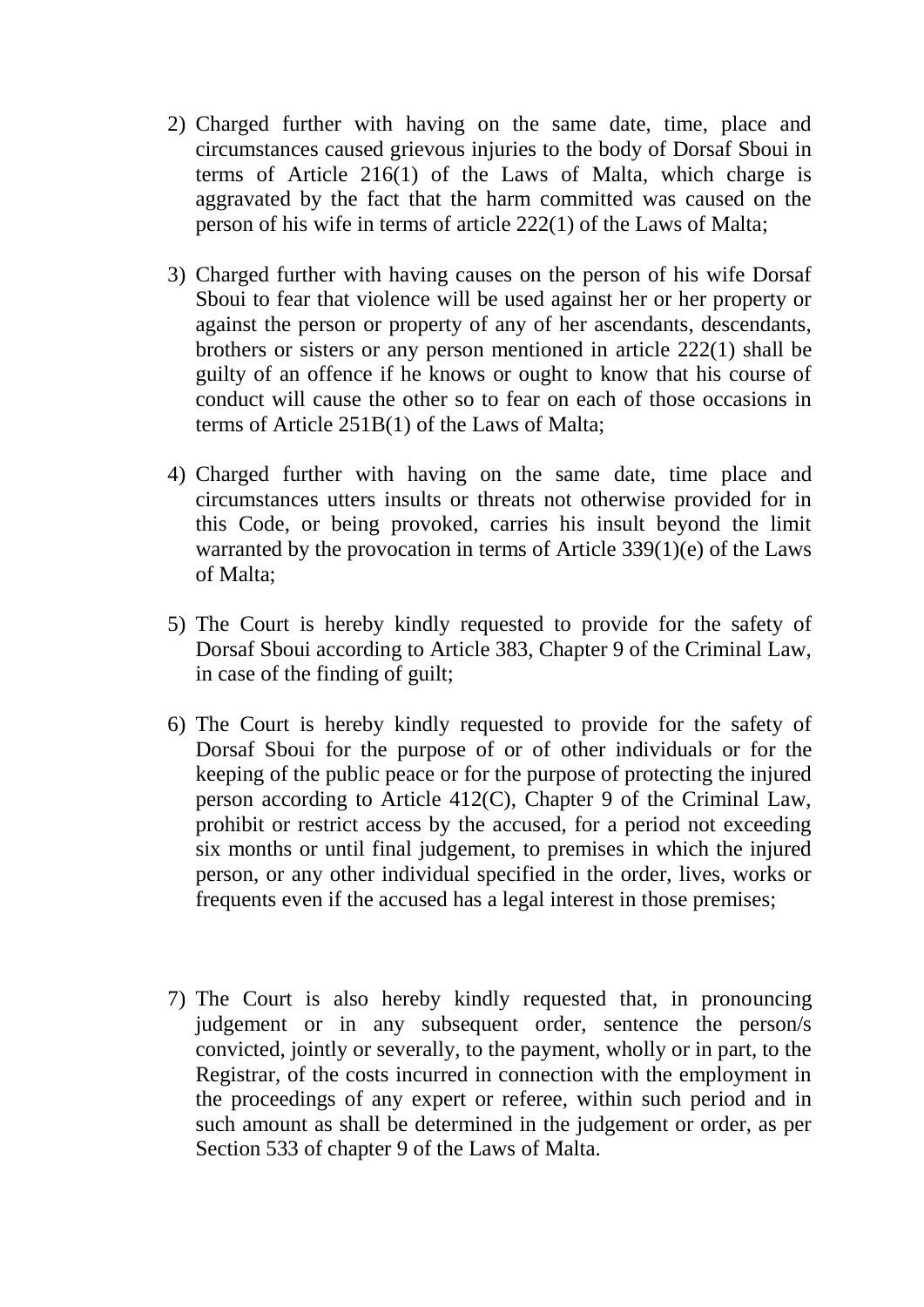Having heard the accused plead guilty to the charges brought against him, notwithstanding the fact that the Court warned him in the most solemn manner of legal consequences of his guilty plea after giving him sufficient time within which to reconsider and withdraw her guilty plea;

Having seen that, in terms of Article 392A of Chapter 9 of the Laws of Malta, the Court is thus converted from one of Criminal Inquiry to one of Criminal Judicature, and that it could pass judgment on the accused;

Having heard the prosecution and defence counsel make their submissions;

Having seen all the acts and documents exhibited;

Having heard the injured party request that the Court does not proceed with the hearing of the case, in terms of Article 543 of Chapter 9 of the Laws of Malta, which request was denied by the Court in view of the accused's admission.

Having heard that the accused and the injured party had, in the time these proceedings were pending, reconciled between them and had dropped the separation proceedings in the Civil Courts;

### **Considers;**

After having seen Articles 218(b), 222(1), 251B(1) u 339(1)(e) of Chapter 9 of the Laws of Malta;

After having heard the evidence and the documents exhibited;